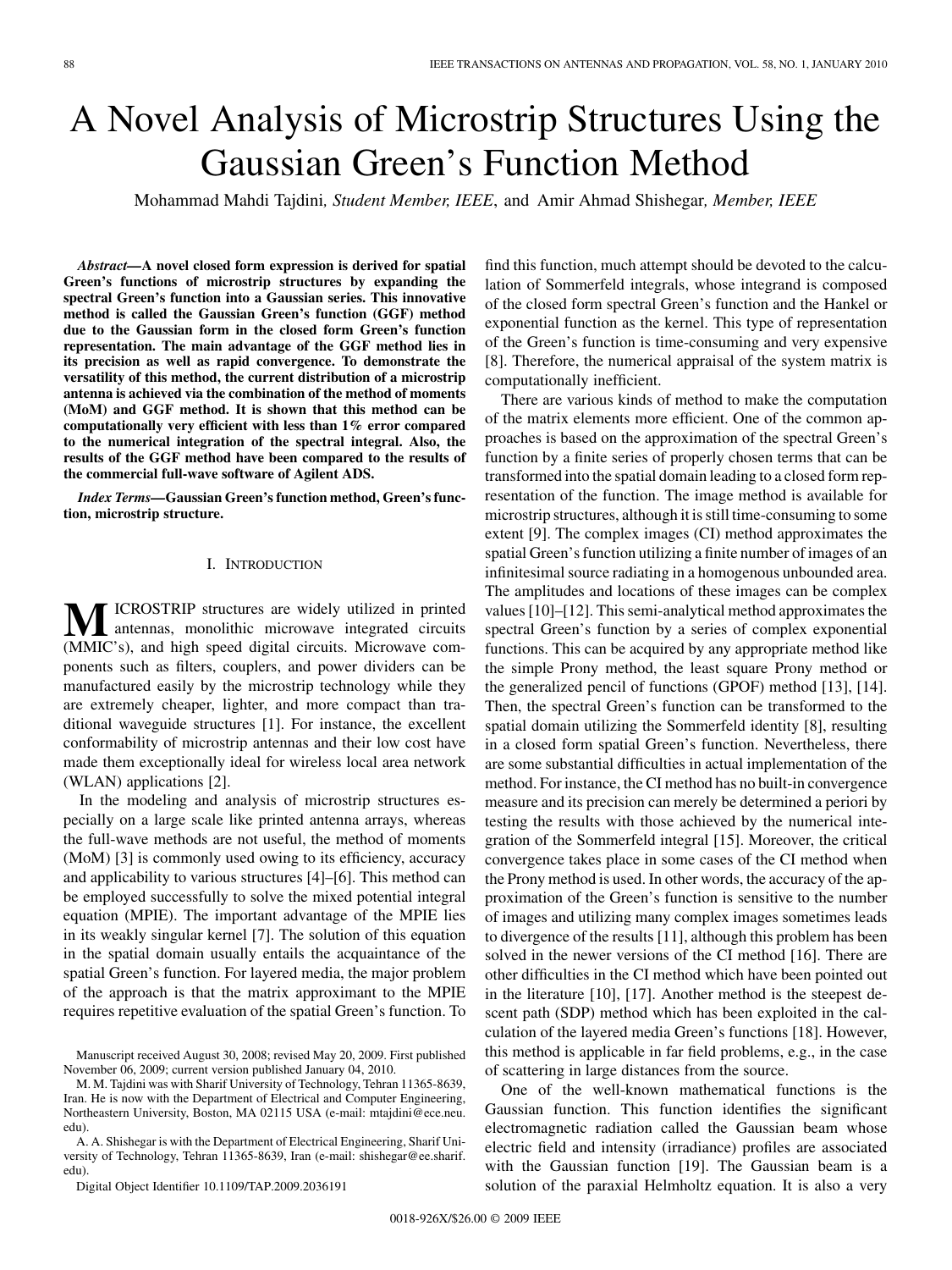

Fig. 1. An infinitesimal horizontal electric dipole above an open microstrip substrate.

good approximation for many laser outputs. It is important to know that the Hankel transform of the Gaussian function is another Gaussian function. Therefore, the Gaussian function is a self-dual function [20]. In other words, this function is an eigenfunction of the Hankel transform operator. These facts are used to develop a more physical alternative to the CI method.

In this paper, a new closed form representation for the spatial Green's function of the microstrip structure is introduced. It is accomplished by expanding the spectral Green's function into a series of Gaussian functions and making the inverse Hankel transformation to obtain the spatial Green's function in another Gaussian series. The method is called the Gaussian Green's function (GGF) method owing to the Gaussian form in the new closed form Green's function representation [21]. The main advantage of the GGF method lies in its precision as well as rapid convergence. If the multilayer media Green's functions are achieved in closed form as a summation of a few Gaussian functions, the MoM matrix entries can be calculated easily in the analytical form leading to a significant decrease in the matrix filling time. The result of this method can be valid over a range of distances, i.e., from nearly  $1.5 \times 10^{-4} \lambda$  to  $1.5 \lambda$ . The parameters of the Gaussian terms required for the expansion of the Green's function can be chosen in conformity with some simple criteria. Exploiting methods like the Gabor expansion method [22], the point matching method, or the minimum least squares method for expanding the spectral Green's function into a Gaussian series, one can have an approximation method with the built-in convergence measure [23], [24]. Furthermore, the critical convergence does not appear in the GGF method because the precision of the Green's function approximation in this method is not as sensitive to the number of series terms as it is in the CI-Prony method.

This paper is organized as follows. In Section II, the Green's function of an open microstrip structure is considered and the CI method is briefly explained. Section III elucidates the theory of the GGF method and derives the simple closed form expression to find the Green's function of the open microstrip structure. The effect of the surface waves and the expansion methods are also considered in this section. To evaluate the accuracy and performance of this method, the GGF method in conjunction with the MoM is employed in Section IV to acquire the current distribution of a microstrip antenna as a practical example of microstrip structures. Numerical results are given in this section and the GGF method is compared to the numerical integration

of the spectral integral. Eventually, conclusion is provided in Section V.

## II. THE GREEN'S FUNCTION OF AN OPEN MICROSTRIP **STRUCTURE**

For some electromagnetic problems including microstrip structures, the Green's function can be found analytically in a closed form in the spectral domain and the dyadic and scalar spatial Green's function  $G_A^{xx}$  and  $G_q$  [15], [25] can be specified using the Sommerfeld integral in the following form [8]:

$$
G_A^{\rm xx}(\rho, z) = \frac{1}{4\pi} \int_{-\infty}^{+\infty} \tilde{G}_A^{\rm xx}(k_\rho, z) H_0^{(2)}(k_\rho \rho) k_\rho dk_\rho \quad (1a)
$$

$$
G_q(\rho, z) = \frac{1}{4\pi} \int_{-\infty}^{\infty} \tilde{G}_q(k_\rho, z) H_0^{(2)}(k_\rho \rho) k_\rho dk_\rho \quad (1b)
$$

$$
\rho = \sqrt{(x - x')^2 + (y - y')^2}.
$$
 (1c)

In (1),  $H_0^{(2)}(\cdot)$  is the second kind Hankel function of zero order, stands for the  $x$ -component of spectral vector potential created due to an infinitesimal  $x$ -directed electric dipole, and by the same token  $G<sub>q</sub>$  stands for the spectral scalar potential created owing to one charge of the dipole.

For an infinitesimal horizontal electric dipole located above an open microstrip substrate, as shown in Fig. 1, these spectral potentials in the air region can be given by [26]

$$
\tilde{G}_{A}^{xx} = \frac{\mu_0}{j2\beta_{z0}} [\exp(-j\beta_{z0}(z - z')) \n+ R_A \exp(-j\beta_{z0}(z + z'))]
$$
\n(2a)

$$
\tilde{G}_q = \frac{1}{j2\varepsilon_0 \beta_{z0}} [\exp(-j\beta_{z0}(z - z')) \n+ (R_A + R_q) \exp(-j\beta_{z0}(z + z'))]
$$
\n(2b)

where

$$
R_A = -\frac{r_{10}^{TE} + \exp(-j2\beta_{z1}h)}{1 + r_{10}^{TE}\exp(-j2\beta_{z1}h)}
$$
(3a)

$$
R_q = -\frac{2\beta_{z0}^2 (1 - \varepsilon_r)(1 - \exp(-j4\beta_{z1}h))}{(\beta_{z1} + \beta_{z0})(\beta_{z1} + \varepsilon_r \beta_{z0})S}
$$
 (3b)

$$
S = (1 + r_{10}^{TE} \exp(-j2\beta_{z1}h))
$$
  
× (1 - r\_{10}^{TM} \exp(-j2\beta\_{z1}h)) (3c)

and  $R_q$  indicate the effect of the open microstrip substrate where  $r_{10}^{TE}$  and  $r_{10}^{TM}$  are defined as

$$
r_{10}^{TE} = \frac{\beta_{z1} - \beta_{z0}}{\beta_{z1} + \beta_{z0}}, \quad r_{10}^{TM} = \frac{\beta_{z1} - \varepsilon_r \beta_{z0}}{\beta_{z1} + \varepsilon_r \beta_{z0}} \tag{4a}
$$

$$
\beta_{z0} = \sqrt{k_0^2 - k_\rho^2}, \quad \beta_{z1} = \sqrt{\varepsilon_r k_0^2 - k_\rho^2}
$$
 (4b)

where  $k_0$  is the wave number in the air region and  $\beta_{z0}$  and  $\beta_{z1}$ are the propagation constants along the  $z$ -direction in the air and substrate, respectively.

The Sommerfeld integral as shown in (1) can not be calculated analytically in general, except a few special cases. There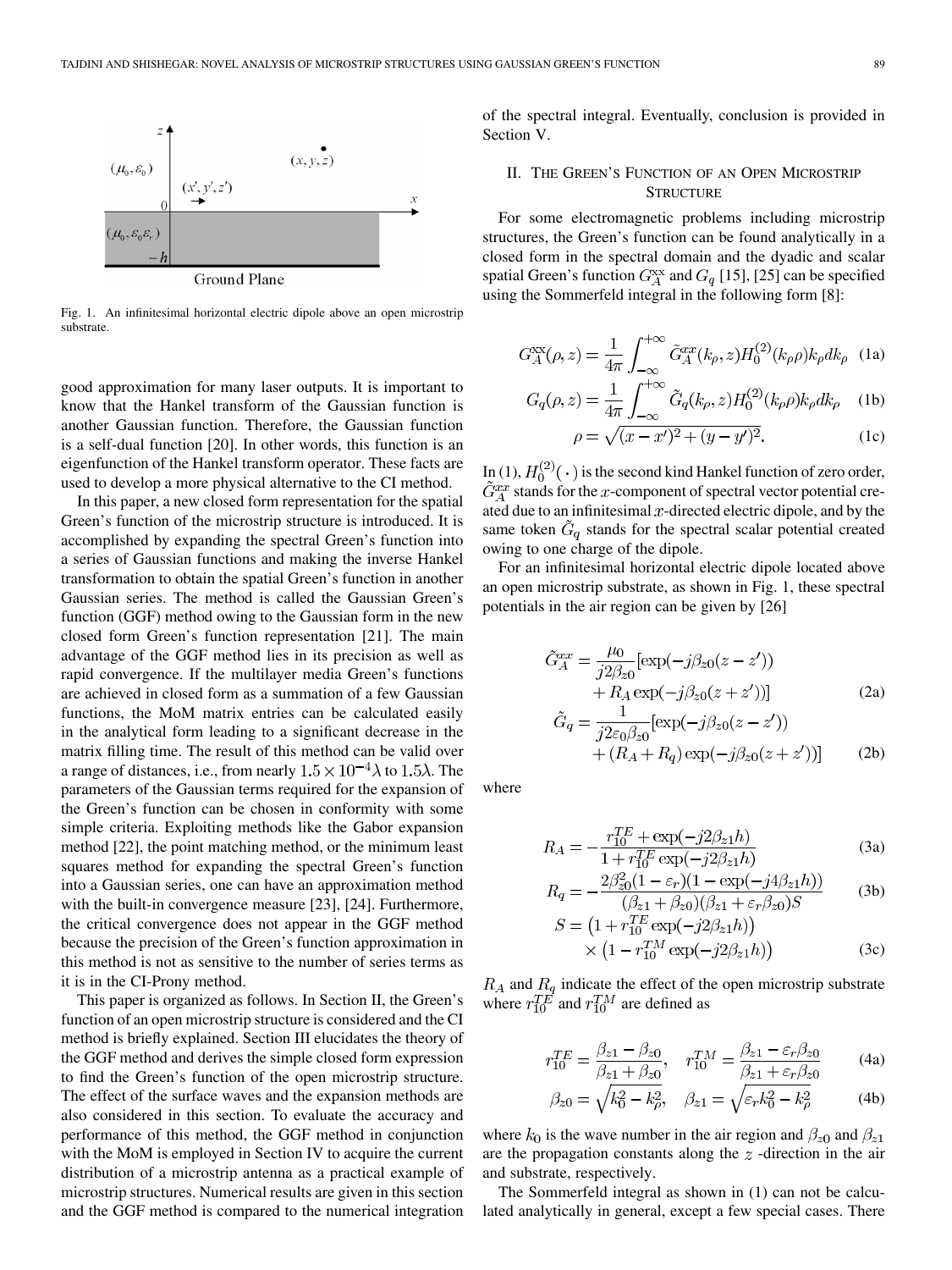are a great number of articles in the literature covering a very broad range of numerical methods that have been proposed so far to overcome this problem [15], [27]. For example, a successive semi-analytical method is the CI method. To apply the CI method, a proper exponential function expansion is done in the spectral domain [11]. This can be acquired by any appropriate method like the simple Prony method, the least square Prony method or the generalized pencil of functions (GPOF) method [13], [14]. Then, the spectral Green's function is transformed to the spatial domain using the Sommerfeld identity [8], resulting in a closed form spatial Green's function of complex images. In other words, the total spatial Green's function is represented in a finite series of images of an infinitesimal source radiating in a homogenous unbounded area, when both the amplitudes and locations of these images can be complex values [12]. This method has limitations which have been pointed out extensively in the literature [10], [15], [17].

## III. THE GAUSSIAN GREEN'S FUNCTION METHOD

A typical Gaussian function can be described as

$$
g(\rho) = A_0 \exp(-\alpha_0 \rho^2)
$$
 (5)

where  $A_0$  represents the Gaussian function's maximum and  $\alpha_0$ is the constant which represents the spreading of the Gaussian function. It can be shown that for the Gaussian function, the inverse Hankel transform relation is [20]

$$
\exp(-\alpha_0 \rho^2)
$$
  
=  $\frac{1}{4\pi} \int_{-\infty}^{+\infty} \frac{\pi}{\alpha_0} \exp\left(-\frac{k_\rho^2}{4\alpha_0}\right) H_0^{(2)}(k_\rho \rho) k_\rho dk_\rho.$  (6)

It means that the Gaussian function is a self-dual function, i.e., the Hankel transform of the Gaussian function is another Gaussian function. Thus, the Gaussian function is an eigenfunction of the Hankel transform operator.

The Gaussian Green's function (GGF) method is derived through the expansion of the spectral Green's function into a Gaussian series as an alternative to the exponential series in the CI method. Consider the dyadic and scalar spectral Green's functions  $\tilde{G}_{A}^{xx}$  and  $\tilde{G}_{q}$  of (2) for example. After extracting the source terms, they are expanded into series of Gaussian terms, i.e.,

$$
\tilde{G}_{A0}^{xx} \cong \sum_{m=1}^{M} \frac{\pi A_m}{\alpha_m} \exp\left(-\frac{k_\rho^2}{4\alpha_m}\right)
$$
(7a)

$$
\tilde{G}_{q0} \cong \sum_{n=1}^{N} \frac{\pi A_n'}{\alpha_n'} \exp\left(-\frac{k_\rho^2}{4\alpha_n'}\right)
$$
 (7b)

when

$$
\tilde{G}_{A0}^{xx} = \tilde{G}_A^{xx} - \frac{\mu_0}{j2\beta_{z0}} \exp(-j\beta_{z0}(z - z')) \tag{8a}
$$

$$
\tilde{G}_{q0} = \tilde{G}_q - \frac{1}{j2\varepsilon_0 \beta_{z0}} \exp(-j\beta_{z0}(z-z')).
$$
 (8b)

Making the inverse Hankel transformation to the spectral Green's functions and using (6), then we can attain the dyadic

and scalar spatial Green's functions  $G_A^{xx}$  and  $G_q$  by another series of Gaussian functions, i.e.,

$$
G_A^{xx} \cong \frac{\mu_0}{4\pi r_0} \exp(-jk_0r_0) + \sum_{m=1}^M A_m \exp(-\alpha_m \rho^2)
$$
 (9a)

$$
G_q \cong \frac{1}{4\pi\varepsilon_0 r_0} \exp(-jk_0r_0) + \sum_{n=1}^N A'_n \exp(-\alpha'_n \rho^2)
$$
 (9b)

$$
r_0 = \sqrt{\rho^2 + (z - z')^2}
$$
 (9c)

where the Sommerfeld identity [8] has been applied for the first exponential term. These closed form expressions are the results of applying the Gaussian Green's function (GGF) method [21]. It is noted that the GGF method is based on the expansion of the spectral Green's function into a Gaussian series. The coefficients of (7) can be found exploiting the Gabor expansion method [22]. One advantage of the Gabor expansion method is that in this method, completeness is a posteriori. It also removes any arbitrariness in the preference of coefficients once the number of Gaussian terms is selected. Nevertheless, in this method finding the coefficients of the Gaussian series in (7) generally necessitates a moderately intricate numerical computation of biorthogonal integrals [23]. The coefficients of Gaussian series can be found in simpler and more straightforward approach using the point matching method or the minimum least squares method [24]. Thus, the relation between (2) and (7) can be reduced to a set of linear equations which can be solved simultaneously utilizing matrix inversion. The choice of the Gaussian expansion parameters can be carried out according to some simple criteria. For example, the number of Gaussian terms may be taken in the range of 7–9 to achieve the accuracy of 1%. The alpha parameters in (7) can be chosen to obtain the least squares error. In practice, the simple point matching method can be performed and the coefficients can be adjusted by trial and error to obtain best results. The coefficients of the Gaussian series in  $(7)$  are dependent on the source and field locations  $z$  and  $z'$ . However, in many problems including the calculation of the current distribution of the microstrip antenna considered in the succeeding section of this paper, the  $z$  and  $z'$  are fixed relative to each other. Thus, only one expansion is necessary to approximate the spatial Green's function. The  $z$ -independent formulation of the GGF method is currently under study.

The inverse Hankel transform can be carried out along the real axis  $C_r$  on the complex  $k_\rho$  plane as shown in Fig. 2(a). The equivalent contour of  $C_r$  on the complex  $\beta_{z0}$  plane  $(-j\infty \rightarrow$  $0 \rightarrow k_0 \rightarrow 0 \rightarrow -j\infty$ ) is demonstrated in Fig. 2(b). We can approximate this contour by an oblique line,  $C_d$ , illustrated in Fig. 2(b). It is noticed that the truncation point of the approximation path,  $-jk_0T_0$ , should be sufficiently selected near to or far from the origin of the complex  $\beta_{z0}$  plane to afford adequate information from the spectral Green's function for the far field or near field approximation respectively. The corresponding contour of  $C_d$  on the complex  $k<sub>o</sub>$  plane is demonstrated in Fig. 2(a) which is along a deformed integration contour passing through the origin and lying in the first and third quadrants of coordinates. Any deformed integration contour can be used while no more singularity is encountered in the deformation. Owing to the notable resemblances between the CI and GGF methods, for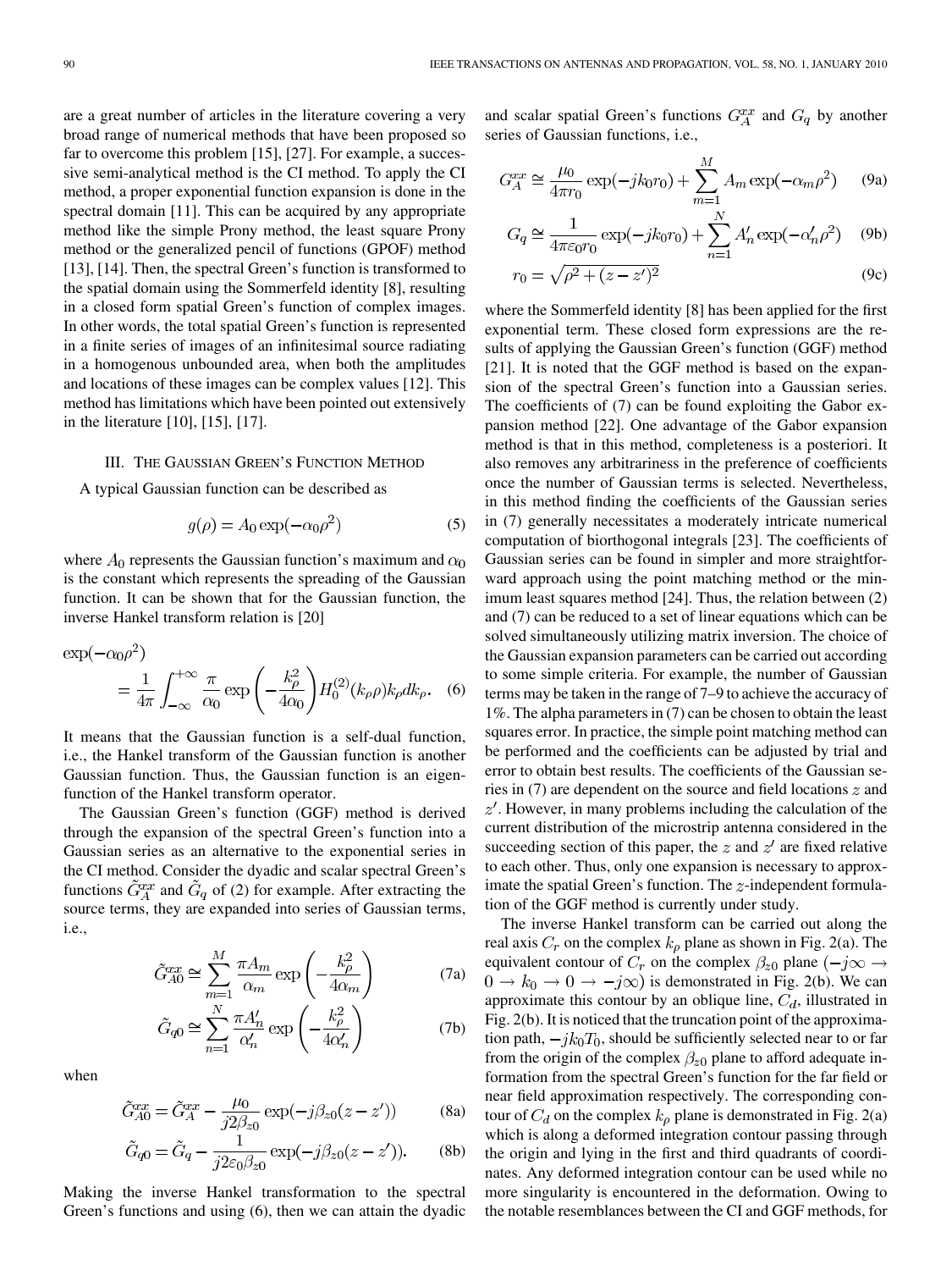

Fig. 2. The integration contours  $C_r$  and  $C_d$ : (a) on the complex  $k_\rho$  plane and (b) on the complex  $\beta_{z0}$  plane.

improvement of the approximation especially in large distances, some useful techniques such as modification of the integration contour or extraction of the surface wave poles can be examined [26].

 $ilde{G}_{A}^{xx}$  and  $\tilde{G}_{q}$  can have poles on the real axis of the complex  $k_{\rho}$  plane. These poles are attributed to the source of propagating surface waves. The poles in  $[-k_0, k_0]$  stand for the surface waves trapped by the bottom ground plane and the poles in  $[-\sqrt{\varepsilon_r}k_0, -k_0]$  or  $[k_0, \sqrt{\varepsilon_r}k_0]$  epitomize the surface waves trapped by the dielectric slab [11]. The effect of surface waves is usually dominant in the far field region and may constitute a major problem for accuracy of methods based on the Hankel transform such as the CI or GGF method in large distances. To overcome this problem, all the surface wave poles can be extracted from the spectral Green's function and the spatial Green's function can be signified as a summation of two series. To be more explicit, by extracting all the surface wave poles from the dyadic and scalar spectral Green's functions, the results can be expanded into series of Gaussian functions, i.e.,

$$
\tilde{G}_{A0}^{xx} - \sum_{p=1}^{P} \frac{2k_{\rho p} R_p}{k_{\rho}^2 - k_{\rho p}^2} \cong \sum_{m=1}^{M} \frac{\pi A_m}{\alpha_m} \exp\left(-\frac{k_{\rho}^2}{4\alpha_m}\right) \quad (10a)
$$

$$
\tilde{G}_{q0} - \sum_{q=1}^{Q} \frac{2k'_{\rho q} R'_q}{k_{\rho}^2 - k'^2_{\rho q}} \cong \sum_{n=1}^{N} \frac{\pi A'_n}{\alpha'_n} \exp\left(-\frac{k_{\rho}^2}{4\alpha'_n}\right) \tag{10b}
$$

where  $k_{\rho p}$  and  $R_p$  are the pth surface wave pole and the residue of  $\tilde{G}_{A}^{xx}$  at this pole, respectively. Also,  $k'_{pq}$  and  $R'_{q}$  are the q th surface wave pole and the residue of  $\tilde{G}_q$  at this pole, respectively.  $R_p$  and  $R'_q$  are given by [26]

$$
R_p = \lim_{k_{\rho} \to k_{\rho p}} (k_{\rho} - k_{\rho p}) \tilde{G}_{A0}^{xx},
$$
  
\n
$$
R'_q = \lim_{k_{\rho} \to k'_{\rho q}} (k_{\rho} - k'_{\rho q}) \tilde{G}_{q0}.
$$
\n(11)

According to the Cauchy's integral formula [28]

$$
\frac{1}{j2\pi} \oint \frac{f(z)}{z - z_0} dz = f(z_0).
$$
 (12)

Substituting  $(10)$  in  $(1)$  and utilizing  $(6)$  and  $(12)$ , we can have the closed form dyadic and scalar spatial Green's functions as

$$
G_A^{xx} \cong \frac{\mu_0}{4\pi r_0} \exp(-jk_0r_0) + \sum_{m=1}^M A_m \exp(-\alpha_m \rho^2)
$$

$$
- \frac{j}{2} \sum_{p=1}^P R_p H_0^{(2)}(k_{\rho p} \rho) k_{\rho p} \qquad (13a)
$$

$$
G_q \cong \frac{1}{4\pi \varepsilon_0 r_0} \exp(-jk_0r_0) + \sum_{n=1}^N A'_n \exp(-\alpha'_n \rho^2)
$$

$$
- \frac{j}{2} \sum_{q=1}^Q R'_q H_0^{(2)}(k'_{\rho q} \rho) k'_{\rho q}. \qquad (13b)
$$

Thus, the closed form spatial Green's function can be represented as the contribution of a spherical wave, a finite number of Gaussian beams, and a finite number of cylindrical waves. The surface wave expressions have been taken in [11] and [26] as a constitutive part of the approximation in all distances from the source. Nevertheless, we consider them here as a far field approximation on the air-dielectric interface. It is noticed that nonreal poles that represent the surface waves in a lossy medium are not extracted since they are damped and disappeared at far distances. Thus, their contribution can be incorporated in the Gaussian series. There are other sources of deterioration of the approximation for large distances, such as artificial branch cuts. However, as it has been demonstrated in [8] and [29], the contribution of non-physical branch points to the spatial Green's function can not be the main source of the problem in the far field approximation. The reason is that the branch cut contribution is asymptotically as  $1/\rho^2$  at the interfaces, while the surface wave contribution is as  $1/\sqrt{\rho}$ . Therefore, the branch cut contribution decays faster than the surface wave contribution and can be involved in the Gaussian series of (13).

#### IV. NUMERICAL RESULTS

In this section, a number of numerical examples are presented to show the efficiency and versatility of the GGF method. At first, the microstrip antenna of Fig. 3 as a simple but intuitive example is considered to display the accuracy of the GGF method. This patch antenna consists of a rectangular conducting strip separated from an infinite ground plane by a relatively thick substrate and is fed at the mid point of the metallization strip. The relative permittivity of the substrate  $\varepsilon_r = 4.3$ , the substrate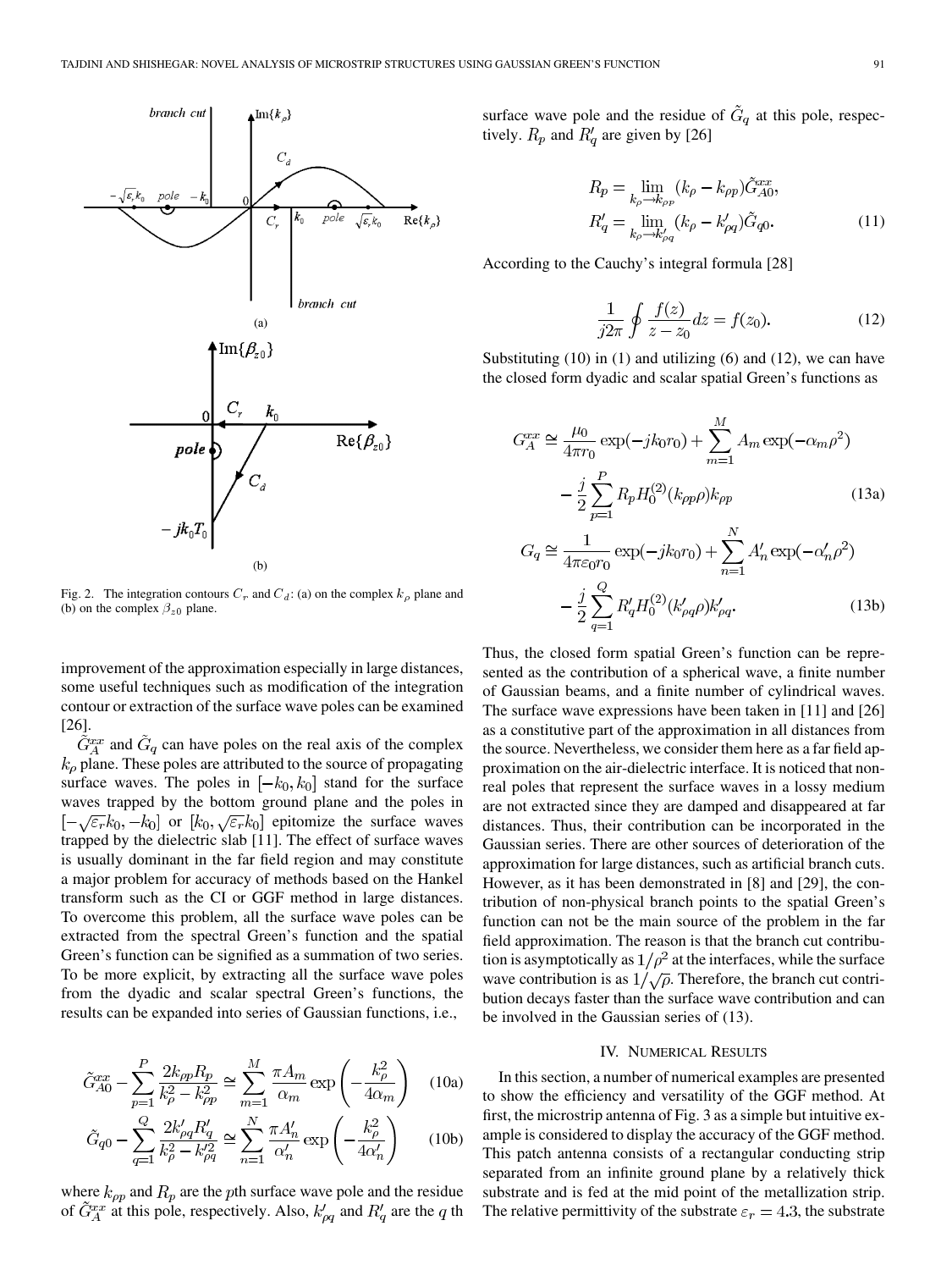

Fig. 3. A planar microstrip antenna on an infinite ground plane.



Fig. 4. The amplitude of  $G_A^{xx}/\mu_0$  for the open microstrip structure of Fig. 1 when  $z' = 0$ ,  $h = 0.8\lambda_0$ , and  $\varepsilon_r = 4.3$ .

thickness  $t = 5$  cm, the strip length  $l = 1.7$  cm, the strip width  $w = 0.08$  cm, the characteristic impedance of the coaxial cable  $Z_0 = 50 \Omega$ , and the frequency  $f = 4.8 \text{ GHz}$ .

The analysis of this structure is customarily performed using the MoM. This usually requires the acquaintance of the spatial Green's function of the structure. Therefore, the computation of the spatial Green's function of the open microstrip structure, as shown in Fig. 1, looks inevitable. In this case, an infinitesimal horizontal electric dipole is located at  $z' = 0$  while  $h = 0.8\lambda_0$ and  $\varepsilon_r = 4.3$ . For the sake of brevity, solely  $G_A^{xx}$  is demonstrated. Fig. 4 roughly shows the dyadic Green's function  $G_A^{xx}$ as a function of  $\rho$  and z. In Fig. 5, this function is approximated by the GGF method and compared with the results of the numerical integration where  $z = z'$ . Comparison of the 7-term closed form Green's function achieved through the GGF method with the numerical integration makes obvious that the difference between these two results can be unobservable with less than 1% error when compared to the numerical integration. The codes for the numerical integration and the GGF method have been carried out on a 3.2 GHz personal computer. It is perceived that the CPU time recorded for the approximation of the Green's function utilizing the GGF method can be more than 20 times faster than the numerical integration.

Fig. 6 demonstrates the current distribution of the microstrip antenna of Fig. 3 computed by the combination of the MoM and GGF method which can agree well with the implementation of



Fig. 5. Comparison of the GGF method with the numerical integration: (a) real and (b) imaginary parts of  $G_A^{xx}/\mu_0$  for the open microstrip structure of Fig. 1 when  $z = \overline{z'} = 0$ ,  $h = 0.8\lambda_0$ , and  $\varepsilon_r = 4.3$ .

the MoM through the numerical integration of the spectral integral. According to the numerical integration of the spectral integral in conjunction with the MoM, the input impedance of the antenna can be achieved about  $Z_{\text{in}} = 51 - j2 \Omega$  (VSWR = . By combination of the MoM and GGF method, the method that is presented in this paper, the input impedance can be accomplished as  $Z_{\text{in}} = 50.5 - j2.1 \Omega$  (VSWR = 1.043) that can be in good agreement. Moreover, the antenna of Fig. 3 has been analyzed by the commercial software of Agilent ADS [30] and the current distribution of the antenna has been compared to the results of the GGF method. The input impedance of the antenna can be obtained about  $Z_{\text{in}} = 52 + j0 \Omega$  (VSWR = 1.040). The simulation results are also plotted in Fig. 6.

As a final remark, the microstrip structure of Fig. 1 is considered to demonstrate the validity of the GGF method in a variety of frequencies, thicknesses and permittivities. Thus, at the frequencies of  $f = 2.4$  GHz,  $f = 4.8$  GHz, and  $f = 9.6$  GHz the amplitude of the dyadic Green's function is acquired via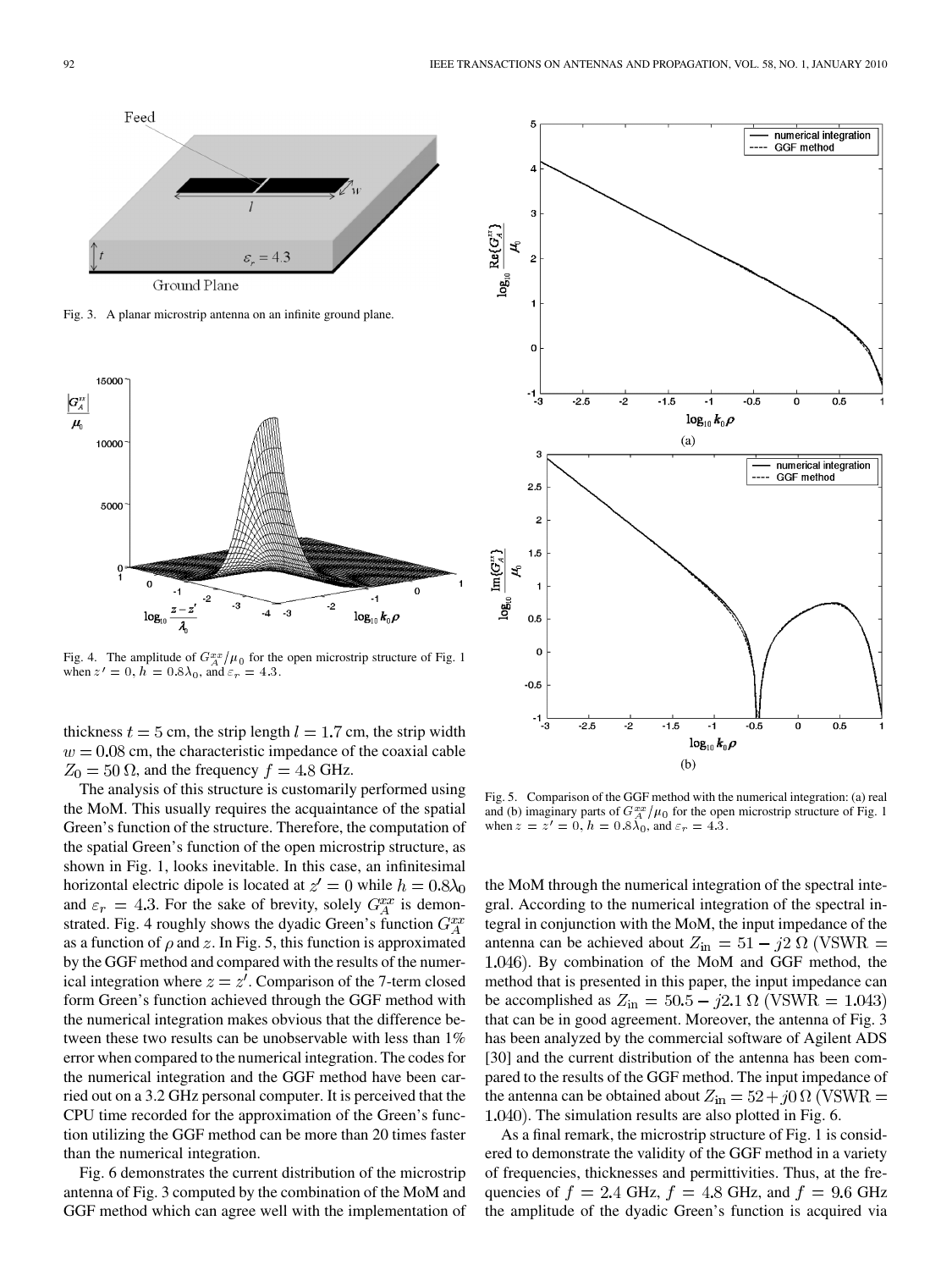

Fig. 6. The current distribution on the horizontal axis of the microstrip antenna of Fig. 3 when  $l = 1.7$  cm,  $w = 0.08$  cm,  $t = 5$  cm,  $\varepsilon_r = 4.3$ , and  $f = 4.8$ GHz obtained from the MoM via the GGF method, MoM via the numerical integration and the simulation results.



Fig. 7. Comparison of the GGF method with the numerical integration: The amplitude of  $G^{xx}_{A}\mu_0$  for the open microstrip structure of Fig. 1 when  $z = z'$  =  $0, \hat{h} = 5$  cm, and  $\varepsilon_r = 4.3$  at  $f = 2.4$  GHz,  $f = 4.8$  GHz, and  $f = 9.6$  GHz.

the GGF method and illustrated in Fig. 7 which can be in good agreement with the results of the numerical integration where  $z=z'=0, h=5$  cm, and  $\varepsilon_r=4.3$ . Then, this microstrip structure is considered in the frequency of  $f = 4.8$  GHz but when the thickness of the substrate has been changed to  $h = 14$ cm and also when the permittivity of the substrate has been altered to  $\varepsilon_r = 8.3$ . The results of the GGF method are compared to the numerical integration in Fig. 8 which can be in good agreement for all these cases.

## V. CONCLUSION

The spectral integral solution for the calculation of spatial Green's functions of microstrip structures is typically time-consuming and computationally inefficient. This paper introduces an innovative method to derive a closed form expression for the Green's function by expanding the spectral Green's function



Fig. 8. Comparison of the GGF method with the numerical integration: The amplitude of  $G_{A}^{xx}\mu_0$  for the open microstrip structure of Fig. 1 when  $z = z' =$ 0 and  $f = 4.8$  GHz for: (a)  $h = 5$  cm,  $\varepsilon_r = 4.3$ , (b)  $h = 14$  cm,  $\varepsilon_r = 4.3$ , and (c)  $h = 14$  cm,  $\varepsilon_r = 8.3$ .

into a series of Gaussian terms. With this method, the numerical integration of the spectral integrals can be avoided entirely, leading to a considerable decrease of calculating time. The comparison of the GGF method with the numerical integration indicates the precision and efficiency of this method. Furthermore, the combination of the MoM and GGF method is suggested as an efficient and versatile method for analysis of microstrip structures. Even though only a printed antenna with one substrate layer is studied, the method of this paper can be correspondingly applied to the multilayered microstrip structures.

## ACKNOWLEDGMENT

The authors would like to earnestly thank the reviewers for their constructive comments.

#### **REFERENCES**

- [1] Y. S. Tan, X. S. Rao, L. F. Chen, C. Y. Tan, and C. K. Ong, "Simulation, fabrication and testing of a left-handed microstrip coupler," *Microw. Opt. Technol. Lett.*, vol. 45, no. 3, pp. 255–258, May 2005.
- [2] M. M. Tajdini and M. Shahabadi, "Wideband planar log-periodic antenna," in *Proc. IEEE Int. Workshop Antenna Technol.*, Mar. 21–23, 2007, pp. 331–334.
- [3] R. F. Harrington*, Field Computation by Moment Methods*. New York: Wiley-IEEE Press, 1993.
- [4] T. Onal, M. I. Aksun, and N. Kinayman, "A rigorous and efficient analysis of 3-D printed circuits: Vertical conductors arbitrarily distributed in multilayer environment," *IEEE Trans. Antennas Propag.*, vol. 55, no. 12, pp. 3726–3729, Apr. 2006.
- [5] S. N. Makarov, S. D. Kulkarni, A. G. Marut, and L. C. Kempel, "Method of moments solution for a printed patch/slot antenna on a thin finite dielectric substrate using the volume integral equation," *IEEE Trans. Antennas Propag.*, vol. 54, no. 4, pp. 1174–1184, Dec. 2007.
- [6] J. X. Wan, T. M. Xiang, and C. H. Liang, "The fast multipole algorithm for analysis of large-scale microstrip antenna arrays," *PIER 49, Progr. Electromagn. Res.*, pp. 239–255, 2004.
- [7] L. Tsang, C. J. Ong, C. C. Huang, and V. Jandhyala, "Evaluation of the Green's function for the mixed potential integral equation (MPIE) method in the time domain for layered media," *IEEE Trans. Antennas Propag.*, vol. 51, no. 7, pp. 1559–1571, Jul. 2003.
- [8] M. E. Yavuz, M. I. Aksun, and G. Dural, "Critical study of the problems in discrete complex image method," in *Proc. IEEE Int. Symp. Electromagn. Compat.*, May 11–16, 2003, vol. 2, pp. 1281–1284.